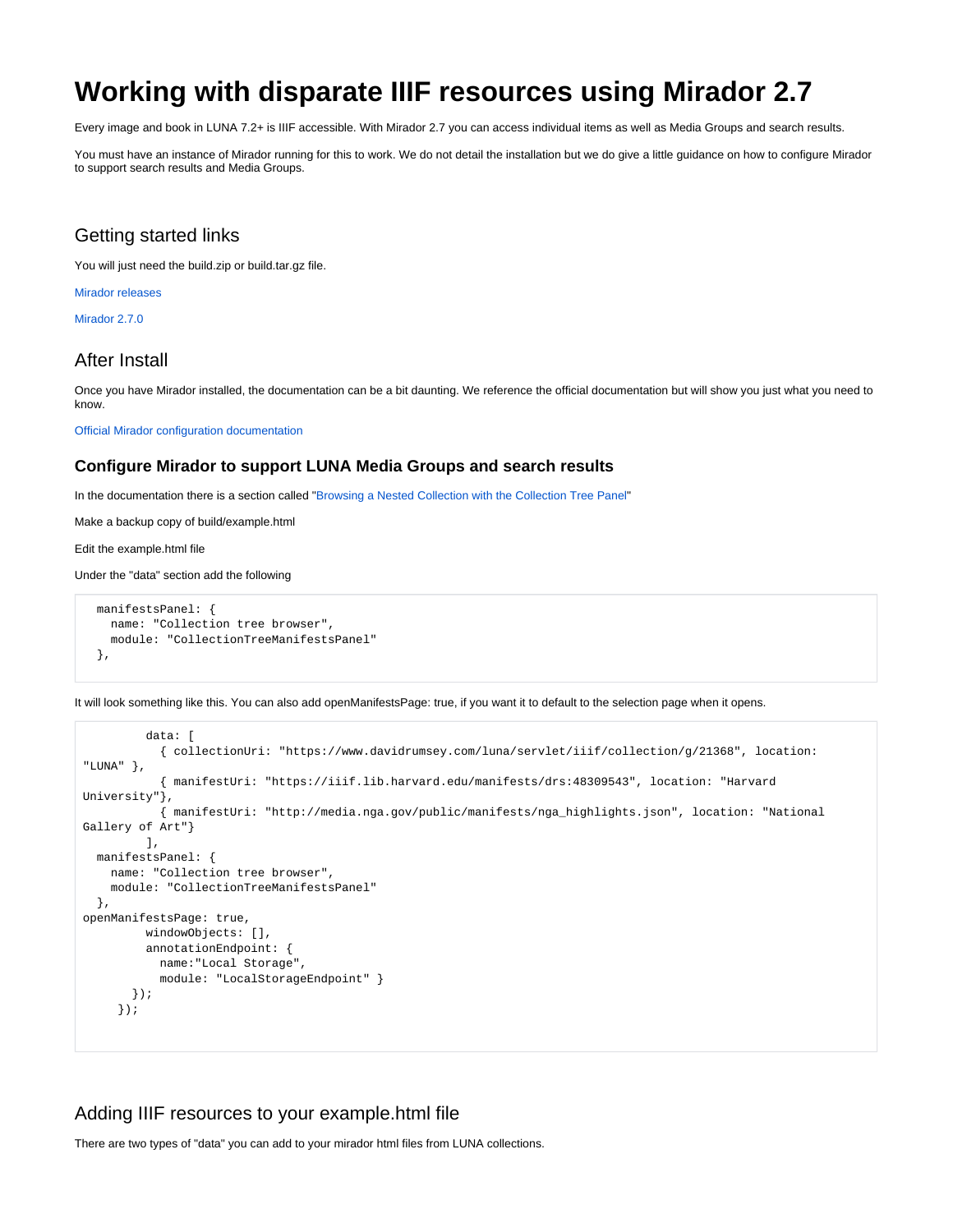- 1. Individual items (Images and Book objects)
	- a. identified by manifestUri:
	- b. You can get the IIIF URI from the detail view page when you click Share.

| ສະ.<br>David Rumsey Map Collection        | $\sim$ page  you onon<br><b>CARTOGRAPHY ASSOCIATES</b>                           |
|-------------------------------------------|----------------------------------------------------------------------------------|
| COLLECTIONS                               | <b>EXPLORE</b><br>SHARE<br><b>HELP</b><br>CREATE<br>EMBED<br>PRINT               |
| MEDIA INFORMATION X                       | <b>Cover: Guide Net</b><br>$\pmb{\times}$<br>Copy and paste this URL:            |
| <b>COLLECTION NAME:</b>                   | https://www.davidrumsey.com/luna/servlet/s/p4phvp                                |
| David Rumsey Historical Map<br>Collection | Share: $f \vert y \vert \rho \vert G \vert +$                                    |
| Record $\nabla$                           |                                                                                  |
| Author:                                   | $\nabla$ iiif                                                                    |
| New York Central Railroad Company         | a/servlet/iiif/m/RUMSEY~8~1~24567~910171/manifest                                |
| Date:                                     |                                                                                  |
| 1918                                      |                                                                                  |
| <b>Short Title:</b>                       |                                                                                  |
| Cover: Guide New York City.               |                                                                                  |
|                                           | https://www.davidrumsey.com/luna/servlet/iiif/m/RUMSEY~8~1~24567~910171/manifest |

1. Notice the word manifest at the end of the URI

{ manifestUri: "https://www.davidrumsey.com/luna/servlet/iiif/m/RUMSEY~8~1~24567~910171 /manifest", location: "LUNA"},

2. Search results and Media Groups

i.

i. ii.

- a. identified by collectionUri:
- b. You can get the IIIF URI from the search results or when you have a Media Group open and click Share.



ii. <https://www.davidrumsey.com/luna/servlet/iiif/collection/g/21368> 1. Notice the word "collection" in the URI (This is from a group)

{ collectionUri: "https://www.davidrumsey.com/luna/servlet/iiif/collection/g/21368", location: "LUNA" },

| David Rumsey Map Collection                                     |                | <b>CARTOGRAPHY ASSOCIATES</b> |               |                                                          |       |             |  |
|-----------------------------------------------------------------|----------------|-------------------------------|---------------|----------------------------------------------------------|-------|-------------|--|
| COLLECTIONS                                                     | <b>EXPLORE</b> | CREATE                        | <b>SHARE</b>  | <b>EMBED</b>                                             | PRINT | <b>HELP</b> |  |
| <b>REFINE</b>                                                   |                | <b>Search Results</b>         |               | Copy and paste this URL:                                 |       |             |  |
| <b>WHAT</b>                                                     |                |                               |               | https://www.davidrumsey.com/luna/servlet/s/06wu9m        |       |             |  |
| Atlas Map (5790)<br>World Atlas (3268)<br>National Atlas (1282) |                |                               |               | Share: $f \times p G + N$                                |       |             |  |
| State Atlas (1092)                                              |                |                               | $\nabla$ IIIF |                                                          |       |             |  |
| Railroad (874)                                                  |                |                               |               | https://www.davidrumsey.com/luna/servlet/iiif/collectior |       |             |  |
| More $\triangleright$                                           |                |                               |               |                                                          |       |             |  |

- iii.
- iv. <https://www.davidrumsey.com/luna/servlet/iiif/collection/s/b9h6td> 1. Notice the word "collection" in the URI (This is from a search result)

{ collectionUri: "https://www.davidrumsey.com/luna/servlet/iiif/collection/s/b9h6td", location: "LUNA" },